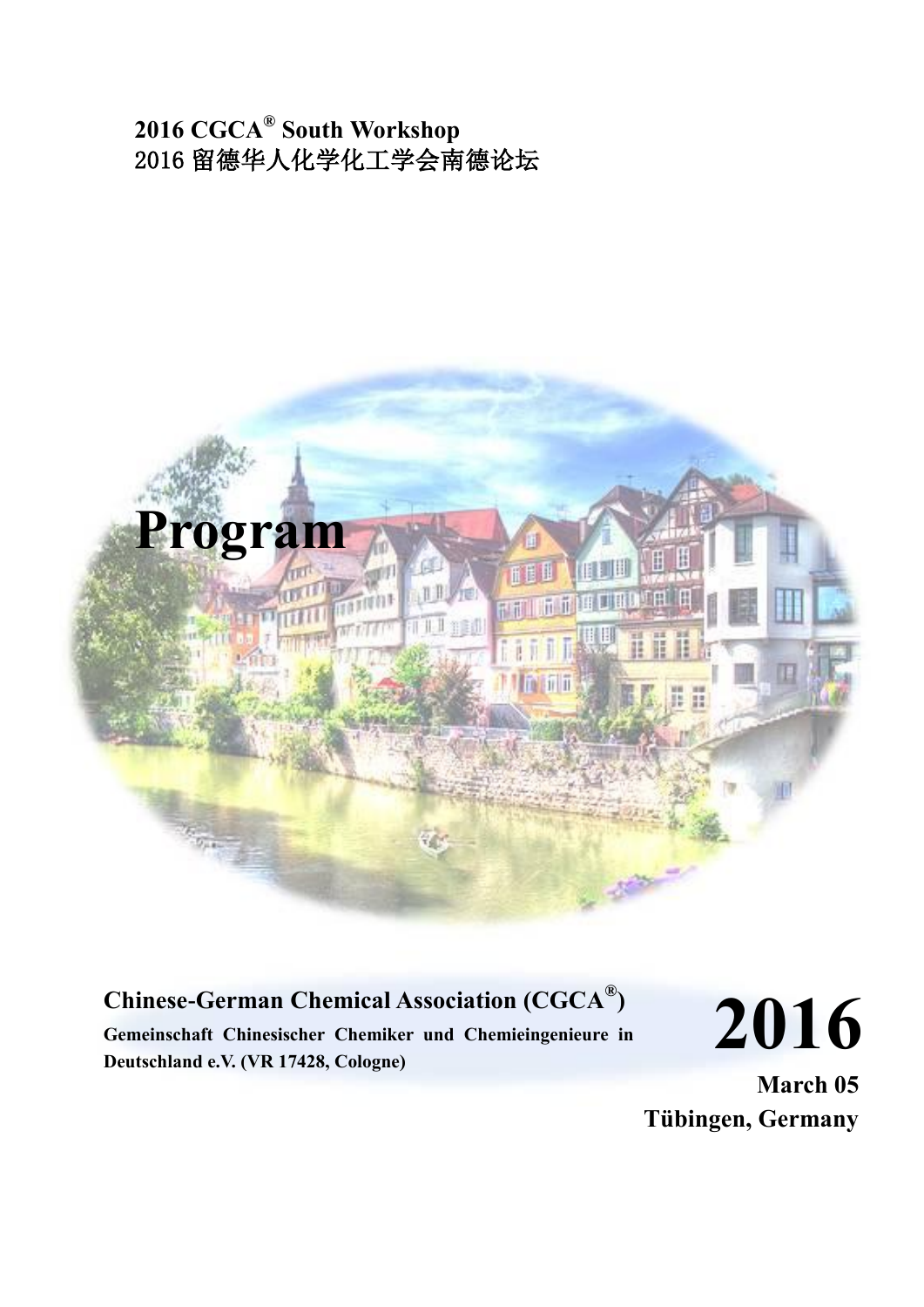**2016 CGCA® South Workshop**

# **WELCOME**

It is our great pleasure to welcome you to the CGCA-South Workshop in Tübingen. CGCA<sup>®</sup>, a nonprofit Chinese academic organization of chemistry, chemical engineering and related fields, composes of members who study or work in Germany. We thank around 50 scientists from more than ten cities, and the renowned chemists who have accepted our invitation to attend the Workshop. Special thanks go out to the sponsor of China Embassy in Germany, as well as the organizing committee without whom the workshop would not have been possible. We hope you enjoy the program that was edited by Ms. Xiaoyuan Zhang and Dr. Yanze Ren. Have a fruitful and wonderful time at the workshop and a pleasant stay in Tübingen.

# **Organizer**

# 留德华人化学化工学会

Chinese-German Chemical Association (CGCA<sup>®</sup>)

# **Sponsor**

## 中国驻德国使馆教育处

Abteilung für Bildungswesen der Botschaft der Volksrepublik China in der Bundesrepublik Deutschland

# **Organizing Committee**

**Dr. Yanze REN** (President), Grünbeck Wasseraufbereitung GmbH

**PD. Dr. Fajun ZHANG**, University of Tübingen

**Dr. Xiaoyan CAO** (Treasurer), University of Cologne

**Dr. Jun ZHANG** (Information), University of Cologne

**Ms. Xiaoyuan ZHANG** (Secretary), Friedrich-Schiller University Jena

**Dr. Siyao LIU,** University of Tübingen

**Mr. Chenguang ZHOU**, TU München

**Ms. Fang DAI**, University of Tübingen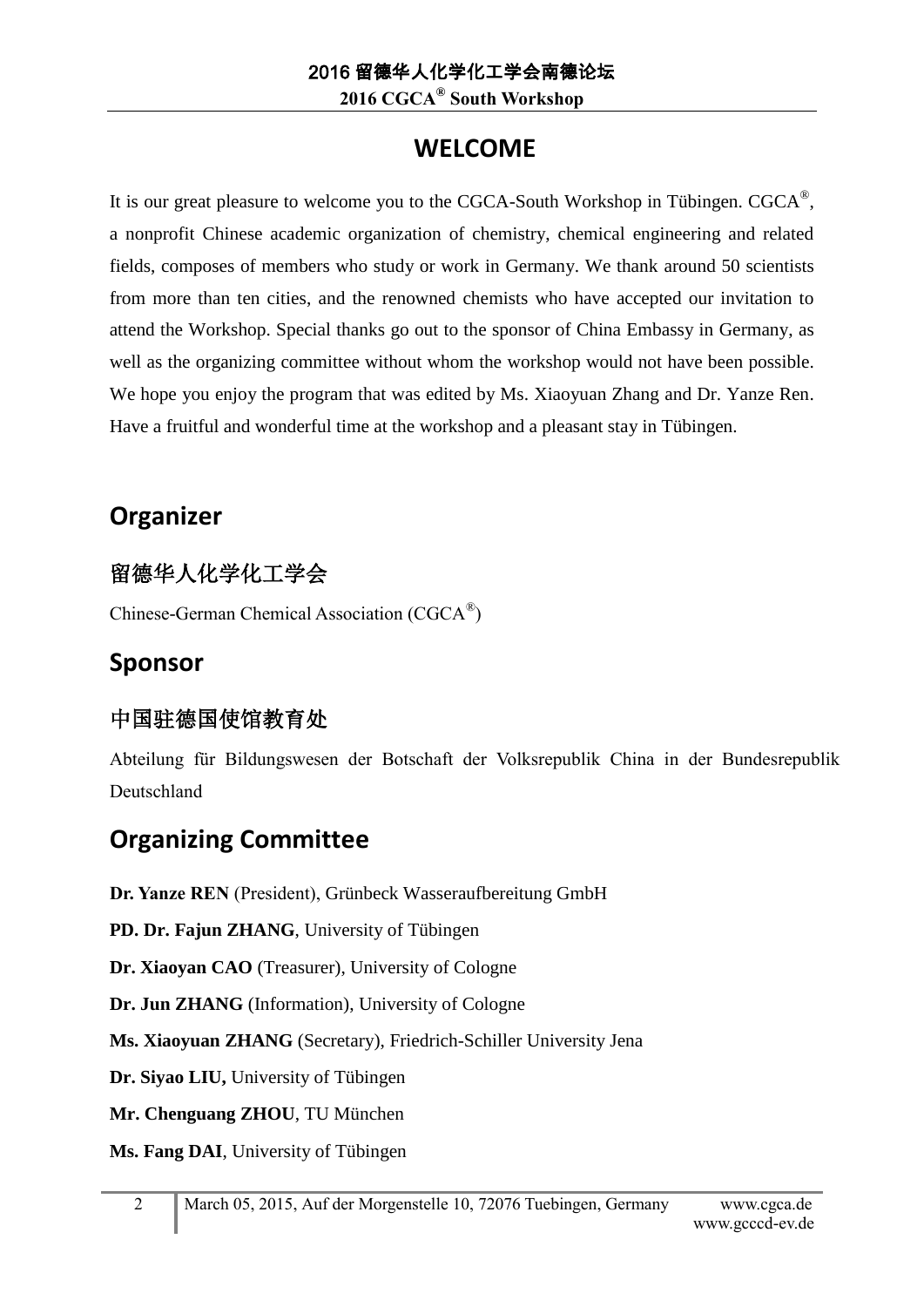**2016 CGCA® South Workshop**

### **Conference Program**

## **SATURDAY, 05th MARCH 2016**

**11:30-12:30 Registration (room C9A03)**

#### **12:30-12:45 Opening Remarks:**

Dr. Yanze REN (Chair of 2016 CGCA<sup>®</sup> South Workshop)

| 12:45-14:10 | <b>Session 1: Chemistry and life</b>                                   | <b>Chair: Dr. Xiaoyan CAO</b> |
|-------------|------------------------------------------------------------------------|-------------------------------|
| 12:45-13:05 | Invited-1. PD. Dr. Fajun Zhang (University of Tübingen)                |                               |
|             | Tuning Interactions in Protein Solutions using Charges                 |                               |
| 13:05-13:25 | Invited-2. Dr. Si Wu (Max Planck Institute for Polymer Research)       |                               |
|             | Near-Infrared-Sensitive Materials Based on Ru Complex Functionalized   |                               |
|             | <b>Upconverting Nanoparticles</b>                                      |                               |
| 13:25-13:40 | Oral-1.Dr. Jun Zhang (University of Cologne)                           |                               |
|             | Global Optimization of Molecular Clusters by ABCluster                 |                               |
| 13:40-13:55 | Oral-2. Mr. Wenbo Yu (University of Munich)                            |                               |
|             | Nano-based Immunoassay for Antibiotic Residues Detection in Foodstuffs |                               |
| 13:55-14:10 | Oral-3. Ms. Xiaoyuan Zhang (Friedrich Schiller University Jena)        |                               |
|             | Human Plasma Fibrinogen on Nanostructured Polybutene-1 Thin Films      |                               |

### **14:10-14:20 Group Photo 14:20-15:00 Coffee Break and Poster Session**

#### **15:00-16:10 Session 2: Chemistry and Methods Chair: PD. Dr. Fajun ZHANG**

**15:00-15:20** Invited-3. Dr. Yanxin Chen (University of Ulm) *The height activity electrochemical catalyst in the exploitation of the renewable energy*

3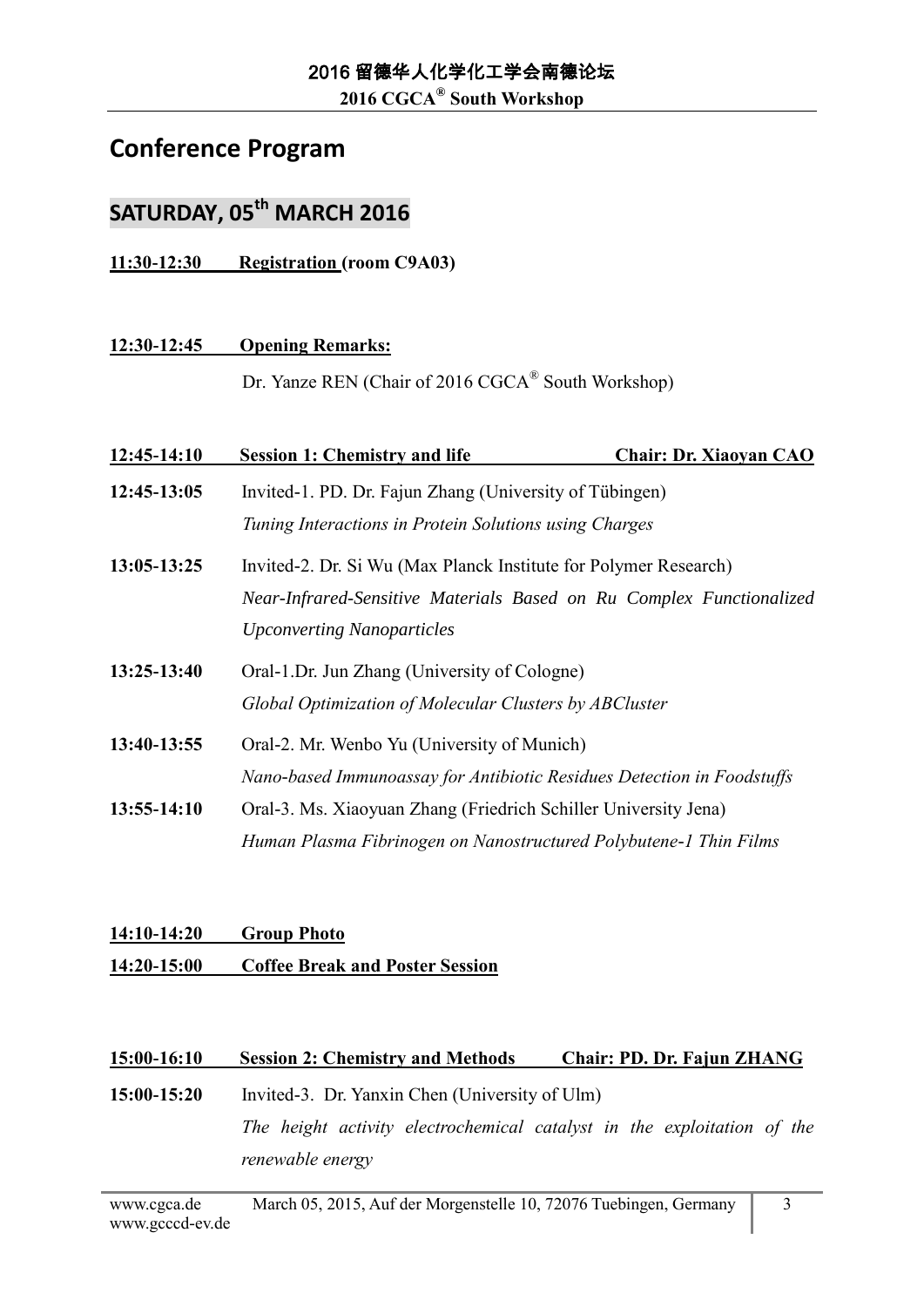### 2016 留德华人化学化工学会南德论坛 **2016 CGCA® South Workshop**

| 16:10-16:50 | <b>Open Discussion</b>                                                                                                               | <b>Chair: Dr. Yanze REN</b> |
|-------------|--------------------------------------------------------------------------------------------------------------------------------------|-----------------------------|
| 15:50-16:10 | Invited-4. Dr. Xian Wu (American Chemical Society International, Ltd.)<br>从炼金术到物质科学-近代化学如何在欧洲诞生                                      |                             |
|             | Molecular dynamics simulation of the dielectric permittivity tensor at the<br>water/1,2-dichloroethane (DCE) liquid-liquid interface |                             |
| 15:35-15:50 | Tip-enhanced optical microscopy and spectrsocopy<br>Oral-5. Mr. Zhu Liu (TU München)                                                 |                             |
| 15:20-15:35 | Oral-4. Dr. Xiao Wang (University of Tübingen)                                                                                       |                             |

Each person has 1-2 minutes to introduce himself

### **16:50-17:00 Closing remark and acknowledgement**

**17:00 Leaving**